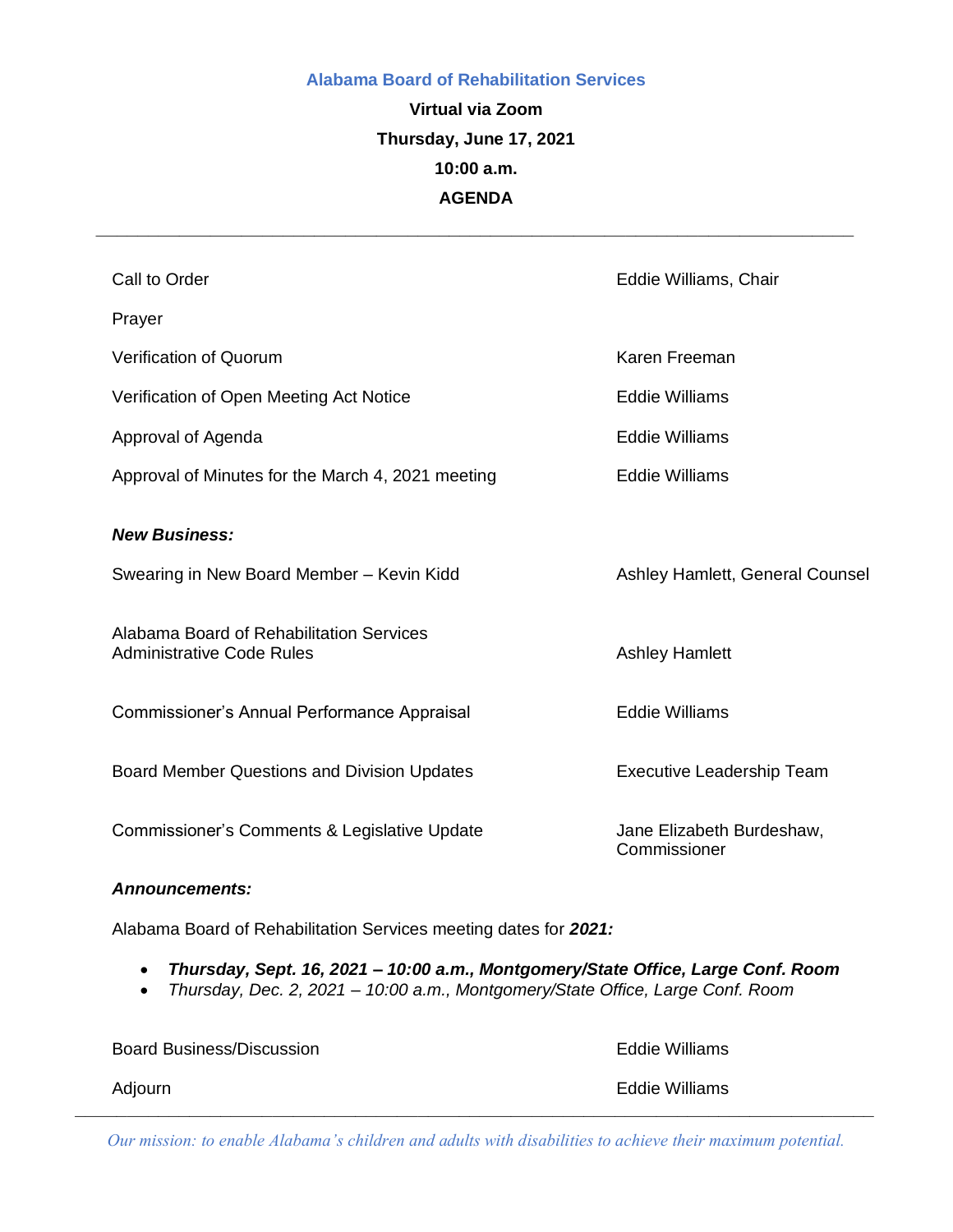#### *Alabama Board of Rehabilitation Services*

*Board Meeting Minutes Virtual Via Zoom Thursday, June 17, 2021* 

#### **Call to Order:**

Mr. Eddie Williams, Board Chair, called the regularly scheduled open public meeting to order at 10:02 a.m.

#### **Prayer:**

Dr. Graham Sisson, Jr., Executive Director of the Alabama Governor's Office on Disability (GOOD), opened the board meeting with prayer.

### **Verification of Quorum:**

Board members present: Mr. Eddie Williams, Board Chair; Mrs. Penny Foster, Board Vice-Chair; Mr. Kevin Kidd; Mr. Mitch Strickland; Mr. Jimmie Varnado; and Mr. Charles Wilkinson. A quorum was declared.

#### **Verification of the Open Meetings Act Notice:**

For the health and safety of the public (including the effectiveness of COVID-19 mitigation strategies), and in accordance with Section III (Open Meetings Act) in the First Supplemental State of Emergency: Coronavirus (COVID-19) Proclamation signed by Gov. Kay Ivey, Governor of the State of Alabama, on March 18, 2020, the Alabama Board of Rehabilitation Services' regularly scheduled board meeting was conducted virtually via Zoom and was open to the public. Interpreter services were provided via Zoom by Mr. Josh Brewer and Ms. Angel Dahlgren.

Mrs. Karen Freeman verified that the Alabama Board of Rehabilitation Services meeting for June 17, 2021, was posted on the Alabama Secretary of State's website on May 17, 2021, at 2:13 p.m.

Meeting registration information for the public was provided on the Alabama Department of Rehabilitation Services' website at the following link: [https://rehab.alabama.gov/about/meet-our](https://rehab.alabama.gov/about/meet-our-board)[board](https://rehab.alabama.gov/about/meet-our-board) with a deadline of June 11, 2021, at 5:00 p.m. CDST. Mr. Dave White, Governor's Office, Senior Policy Advisor, and Ms. Susan Sellers, United Ability-Birmingham, Chief Executive Officer, joined the virtual board meeting.

At the conclusion of the board meeting, a summary of the meeting was posted on the Alabama Department of Rehabilitation Services' public website on June 17, 2021, before the close of business. The summary recounted the deliberations conducted during the meeting and the actions taken with specificity to allow the public to understand what happened.

### **Approval of Agenda:**

Mr. Williams asked for a motion to approve the agenda. The motion to approve the agenda was made by Mr. Mitch Strickland and seconded by Mr. Jimmie Varnado. The motion was approved.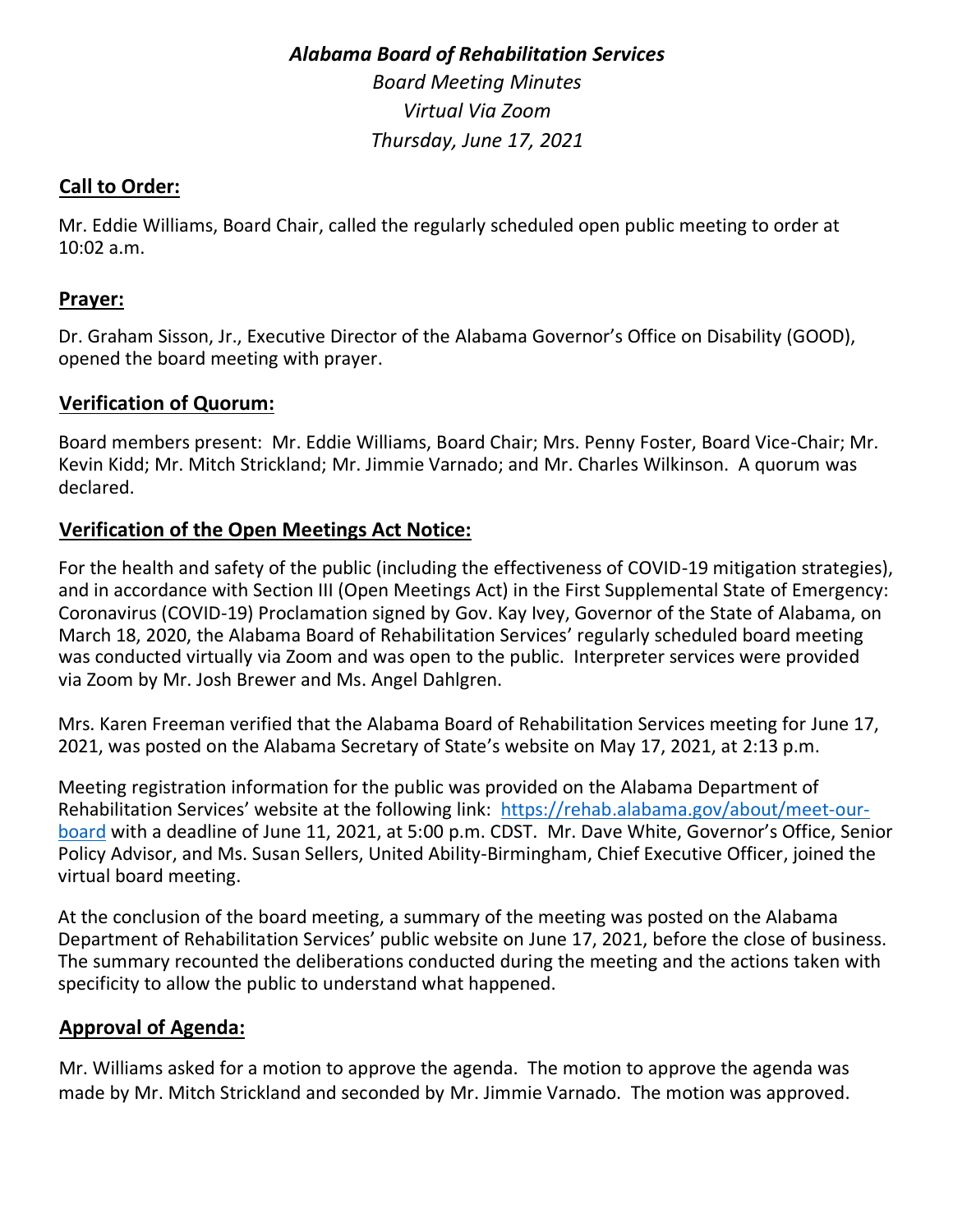## **Approval of Minutes for March 4, 2021 Meeting:**

The minutes from the March 4, 2021, meeting were mailed prior to the board meeting. Mr. Williams stated that if there were no corrections, the minutes would stand approved as presented. The minutes were approved by unanimous consent.

#### **New Business:**

#### **New Board Member: Mr. Kevin Kidd's Swearing-in Ceremony**

Mr. Williams, Board Chair, introduced the newest board member, Mr. Kevin Kidd. Mr. Williams and current board members welcomed and introduced themselves to Mr. Kidd. Mr. Kidd, of Crossville, will fill the vacancy on the Alabama Board of Rehabilitation Services left by the untimely passing of Mrs. Leah Patterson Lust. As a professional in state government with a hearing impairment, Mr. Kidd comes highly recommended to represent Congressional District 4 as a representative of both business and industry, and people with disabilities. Mr. Kidd was appointed by Gov. Kay Ivey on March 11, 2021 and confirmed by the Senate, effective April 7, 2021, and his term of service will expire Sept. 30, 2025.

Commissioner Burdeshaw and the Executive Leadership Team introduced themselves and welcomed Mr. Kidd to the Alabama Board of Rehabilitation Services. Commissioner Burdeshaw reported that Mr. Kidd will be an asset to the Board, bringing his unique perspective to the Board as he was once a consumer of Alabama Department of Rehabilitation Services (ADRS) beginning at 15 years old and through his graduation from the University of Alabama in 1992. He began his professional career as a Workshop Manager with Darden Rehabilitation in June 1994 and joined the team at the Alabama Department of Labor in 1998, where he has served as an Employment Security Representative, Employment Services Manager, Area Field Services Supervisor, and his current role as Program Services Manager. As a person with a disability who utilized ADRS services, Mr. Kidd has a very personal understanding of how our programs support people with disabilities to be successful in school and their transition to college and into career. He is a lifelong advocate and fighter for disability rights and has great empathy and compassion for all Alabamians in need of specialized services.

Mrs. Ashley Hamlett, Alabama Department of Rehabilitation Services, Legal Counsel, administered the oath of office for Mr. Kidd as a member of the Alabama Board of Rehabilitation Services. Mr. Kidd stated he is looking forward to serving on the Alabama Board of Rehabilitation Services.

#### **Re-Appointment of Mr. Eddie Williams of Huntsville:**

Commissioner Burdeshaw reported that Mr. Eddie Williams of Huntsville, Alabama Board of Rehabilitation Services, Chair, was reappointed by Gov. Ivey and confirmed by the Senate, effective Oct. 1, 2021, and his term of service will expire effective Sept. 30, 2028. Mr. Williams will continue representing Congressional District 5 as a member of the Alabama Board of Rehabilitation Services. Mr. Williams was first appointed to the Board in June 2011 and was elected to serve as its Chairman for the last two years. Commissioner Burdeshaw has worked closely with Mr. Williams and found that he is an excellent representative for business and industry on the Board as he has enjoyed a long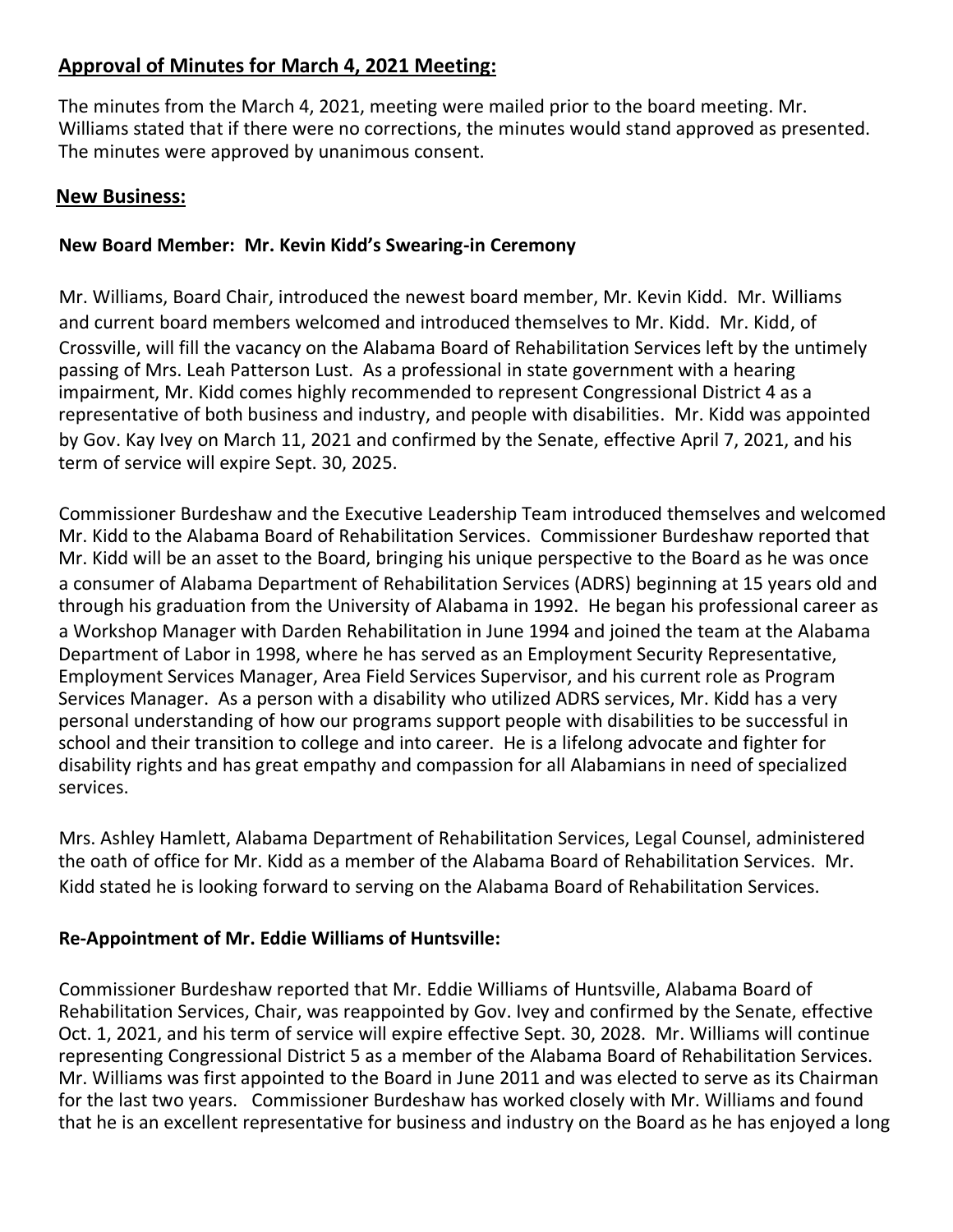career with one of Alabama's most prestigious technology companies, Sanmina-SCI, a global leader in electronics manufacturing services. He recently retired from Sanmina-SCI's Defense and Aerospace Division in Huntsville where he has served as Avionics Program Manager. As a parent of an adult son with autism, Mr. Williams has a very personal understanding of the challenges that families face in getting the best care for their family members. He is a true champion for disability rights and has respect and compassion for all Alabamians in need of specialized services. His personal, professional, and volunteer experience advocating for people with disabilities gives him a unique and valuable perspective on disability services in Alabama.

State law requires the Alabama Board of Rehabilitation Services to consist of seven members, one from each U.S. Congressional District, with three being individuals with a disability, one being a parent of a child with a disability, and three being from business or industry.

#### **Alabama Department of Rehabilitation Services, Administrative Rules:**

Mrs. Ashley Hamlett, General Counsel, reported the notice of proposed rule changes approved by the Board at its March 4, 2021 meeting appeared in the Alabama Administrative Monthly in the March 31, 2021 edition. The notice called for public comments and written requests to orally address the Board concerning the proposed rule changes. The rule changes were also placed on the department's public website. No written comments were received prior to the deadline of Tuesday, June 15, 2021, (i.e., two days prior to today's regularly scheduled board meeting).

Mr. Williams moved to approve and adopt new rules and amendments to the department's Administrative Code chapters governing Organization and Administration and SAIL as published in the Alabama Administrative Monthly on March 31, 2021 and placed on the department's public website. The motion was seconded by Mr. Mitch Strickland and the motion was approved.

### **Commissioner Burdeshaw's Annual Performance Appraisal:**

Mr. Williams and the Alabama Board of Rehabilitation Services expressed their appreciation to Commissioner Burdeshaw as she continues to manage all levels of the department under specific health and safety guidelines. With the board having reviewed and appraised Commissioner Burdeshaw's performance in the last year, Mr. Williams moved to increase the Commissioner's annual salary by five percent (5%) adjusted to the nearest dollar amount divisible by 24 effective July 1, 2021, and reflected on the July 30, 2021 paycheck. Mr. Williams also moved to provide a two percent (2%) cost of living increase adjusted to the nearest dollar amount divisible by 24 effective September 1, 2021, and reflected on the October 1, 2021 paycheck. Mr. Jimmie Varnado seconded the motion and the motion was approved.

Commissioner Burdeshaw expressed her sincere gratitude to the Board for their continued support.

### **Board Member Questions and Division Updates:**

The Executive Leadership Team members were provided an opportunity to answer any questions and give updates to their written reports.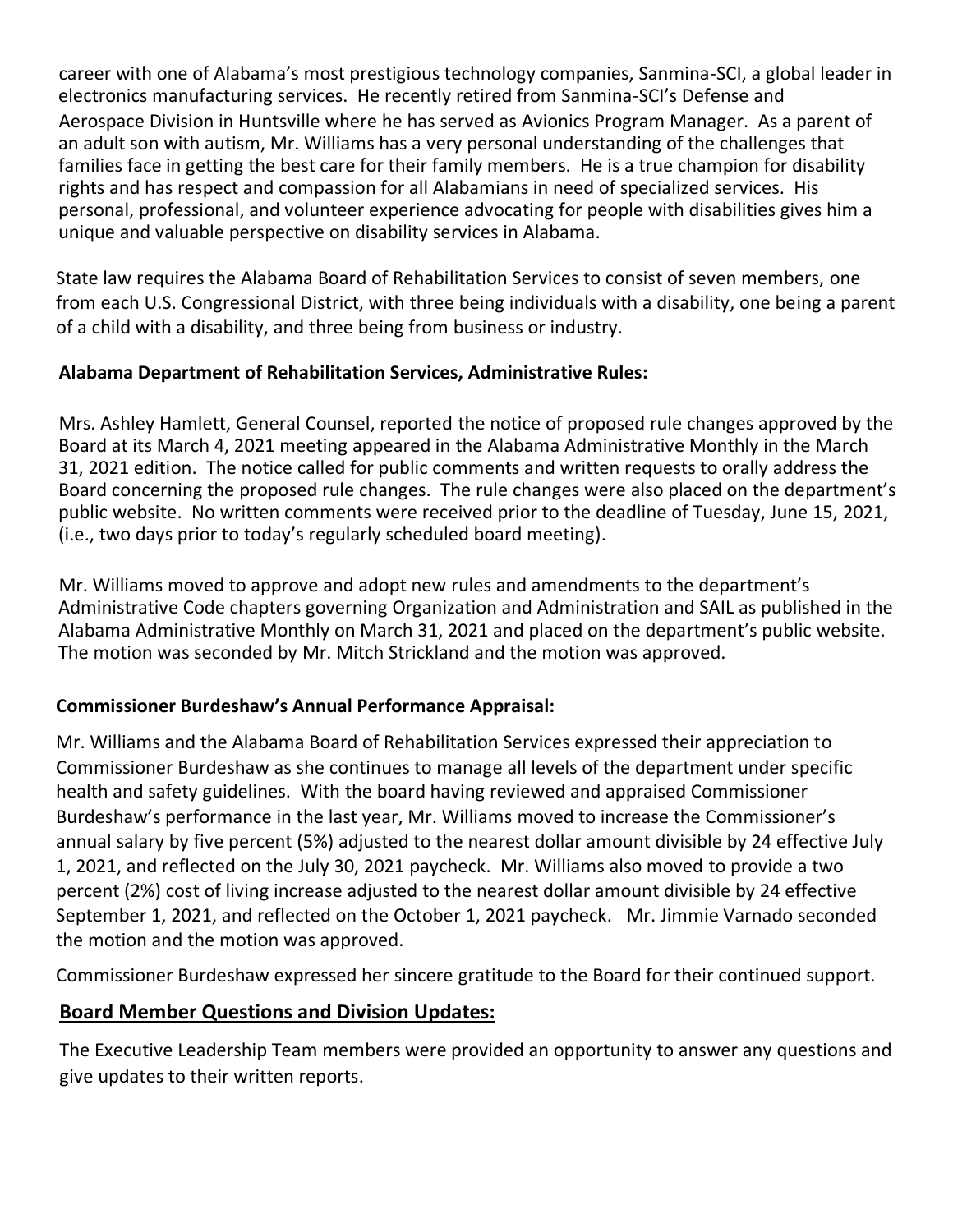# **Commissioner's Comments & Legislative Update:**

Commissioner Burdeshaw reported Gov. Kay Ivey issued a statement earlier this week, announcing Alabama Finance Director Kelly Buter will be retiring on August 1, 2021 due to complications that may be associated with ALS, or amyotrophic lateral sclerosis, more commonly known as Lou Gehrig's Disease. Commissioner Burdeshaw noted that Mr. Butler has been a tremendous asset to the Alabama Department of Rehabilitation Services and has reached out to him in relation to future services, if needed.

Despite the challenges brought on by the pandemic, the Alabama Department of Rehabilitation Services experienced another successful Legislative session regarding its budget request. ADRS requested and received level-funding for three major programs and an additional \$1,485,366.00 increase for Alabama's Early Intervention System. The Department is grateful to Governor Ivey, Finance Director Butler, and the Alabama Legislature for their continued support.

The Alabama Department of Rehabilitation Services has completed the annual budget planning process in June. The Commissioner, Chief Financial Officer, Assistant Chief Financial Officer, Budget Accountants, and Human Resource Development Director meet annually in June and September. These meetings lay the foundation for the annual budget request that is presented to the Alabama Board of Rehabilitation Services for approval and then to the Executive Budget Office and Finance Director.

The Alabama Department of Rehabilitation Services and the Alabama Department of Mental Health (ADMH) are working together to provide access to vocational and long-term supports that are needed to accomplish access to the range of services established under the home and community-based settings rule. ADMH has written a new Medicaid Waiver for individuals with intellectual and developmental disabilities. ADRS will play an integral part in the waiver process. The Medicaid Waiver, once receiving final approval, will enable ADMH and its local programs to bill Medicaid for services. Both agencies are excited about the access to wraparound services that will be provided to individuals with significant disabilities.

The Alabama Department of Rehabilitation Services fulfilled all the requirements under the Financial Relief and Restoration Payments (FRRP) Appropriation and were able to draw down the appropriations designed to mitigate a portion of the lost revenues experienced by blind vendors because of the pandemic. We were able to garner "active participation" of both the Business Enterprise Program Executive Committee and the Elected Committee of Blind Vendors.

### **Announcements:**

Alabama Board of Rehabilitation Services meetings dates for *2021:*

- **Thursday, Sept. 16, 2021 – 10:00 a.m.,** ADRS Montgomery/State Office, Large Conf. Room
- **Thursday, Dec. 2, 2021 – 10:00 a.m.,** ADRS Montgomery/State Office, Large Conf. Room